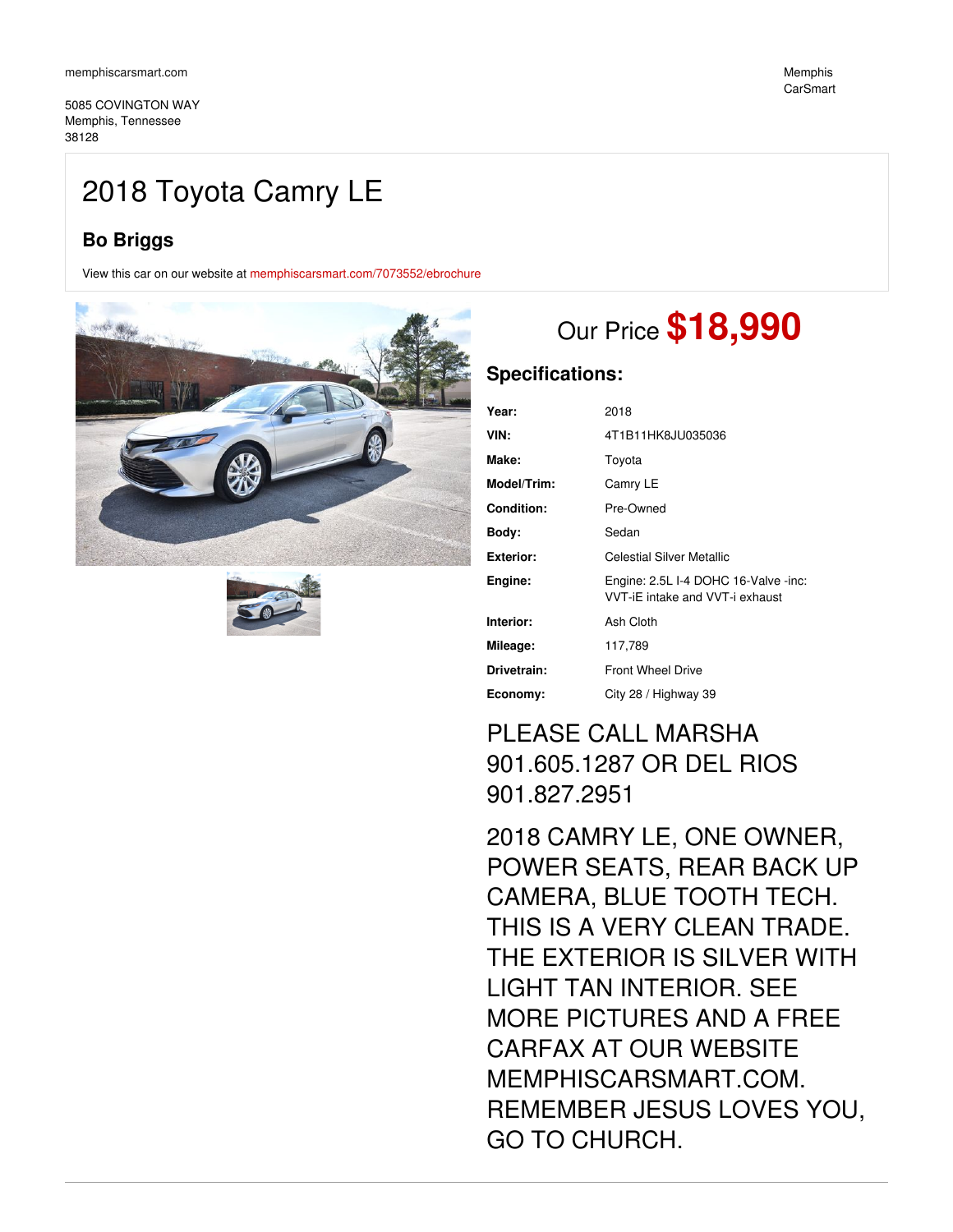| <b>Our Location:</b>                                                                                                                                                                        |                                                                                                                  |                                                                        |                                                                                                           |
|---------------------------------------------------------------------------------------------------------------------------------------------------------------------------------------------|------------------------------------------------------------------------------------------------------------------|------------------------------------------------------------------------|-----------------------------------------------------------------------------------------------------------|
| A<br>City Auto - Memphis<br>Elmore Rd<br>Spatco <sup>1</sup><br>Sam's Club<br>Covington<br>ê<br>Jim Keras Nissan<br><b>AutoNation Honda</b> <sup>+</sup><br><b>Covington Pike</b><br>Google | u<br>901 Sounds Car Audio<br>& Alarms & Auto<br>Greer <sup><sup>e</sup></sup><br>ê<br><b>Jim Keras Chevrolet</b> | ۵<br>Rappahannock Dr.<br>ă<br>Adney Gap<br>Thomas Rd<br>Pipers Gap Dr. | Super Cars 2 Auto sales<br>Bartlett Rd<br>Blue Ridge Pkwy<br>Bartlett Rd<br>Glenover.Dr<br>Map data @2022 |

2018 Toyota Camry LE Memphis CarSmart - - View this car on our website at [memphiscarsmart.com/7073552/ebrochure](https://memphiscarsmart.com/vehicle/7073552/2018-toyota-camry-le-memphis-tennessee-38128/7073552/ebrochure)

## **Installed Options**

### **Interior**

- 1 12V DC Power Outlet- 1 Seatback Storage Pocket
- 6-Way Passenger Seat -inc: Manual Recline, Height Adjustment and Fore/Aft Movement
- 60-40 Folding Bench Front Facing Fold Forward Seatback Rear Seat Air Filtration
- Analog Appearance- Cargo Area Concealed Storage- Cargo Space Lights
- Carpet Floor Trim and Carpet Trunk Lid/Rear Cargo Door Trim
- Cruise Control w/Steering Wheel Controls- Day-Night Rearview Mirror
- Delayed Accessory Power- Distance Pacing
- Driver And Passenger Visor Vanity Mirrors w/Driver And Passenger Auxiliary Mirror
- Driver Foot Rest- Driver Seat- Engine Immobilizer
- Entune 3.0 Selective Service Internet Access
- FOB Controls -inc: Cargo Access and Windows- Fabric Seat Trim
- Fade-To-Off Interior Lighting- Front And Rear Map Lights
- Front Bucket Seats -inc: 8-way power-adjustable driver seat w/power lumbar support and 6-way adjustable front passenger seat
- Front Center Armrest and Rear Center Armrest- Front Cupholder
- Full Carpet Floor Covering- Full Cloth Headliner
- Full Floor Console w/Covered Storage, Mini Overhead Console w/Storage and 1 12V DC Power Outlet
- Gauges -inc: Speedometer, Odometer, Engine Coolant Temp, Tachometer, Trip Odometer and Trip Computer
- HVAC -inc: Underseat Ducts- Illuminated Locking Glove Box
- Instrument Panel Covered Bin, Driver / Passenger And Rear Door Bins
- Interior Trim -inc: Simulated Wood/Metal-Look Instrument Panel Insert, Metal-Look Door Panel Insert, Metal-Look Console Insert and Chrome/Metal-Look Interior Accents
- Manual Adjustable Front Head Restraints and Fixed Rear Head Restraints
- Manual Air Conditioning- Manual Tilt/Telescoping Steering Column

- Outside Temp Gauge- Perimeter Alarm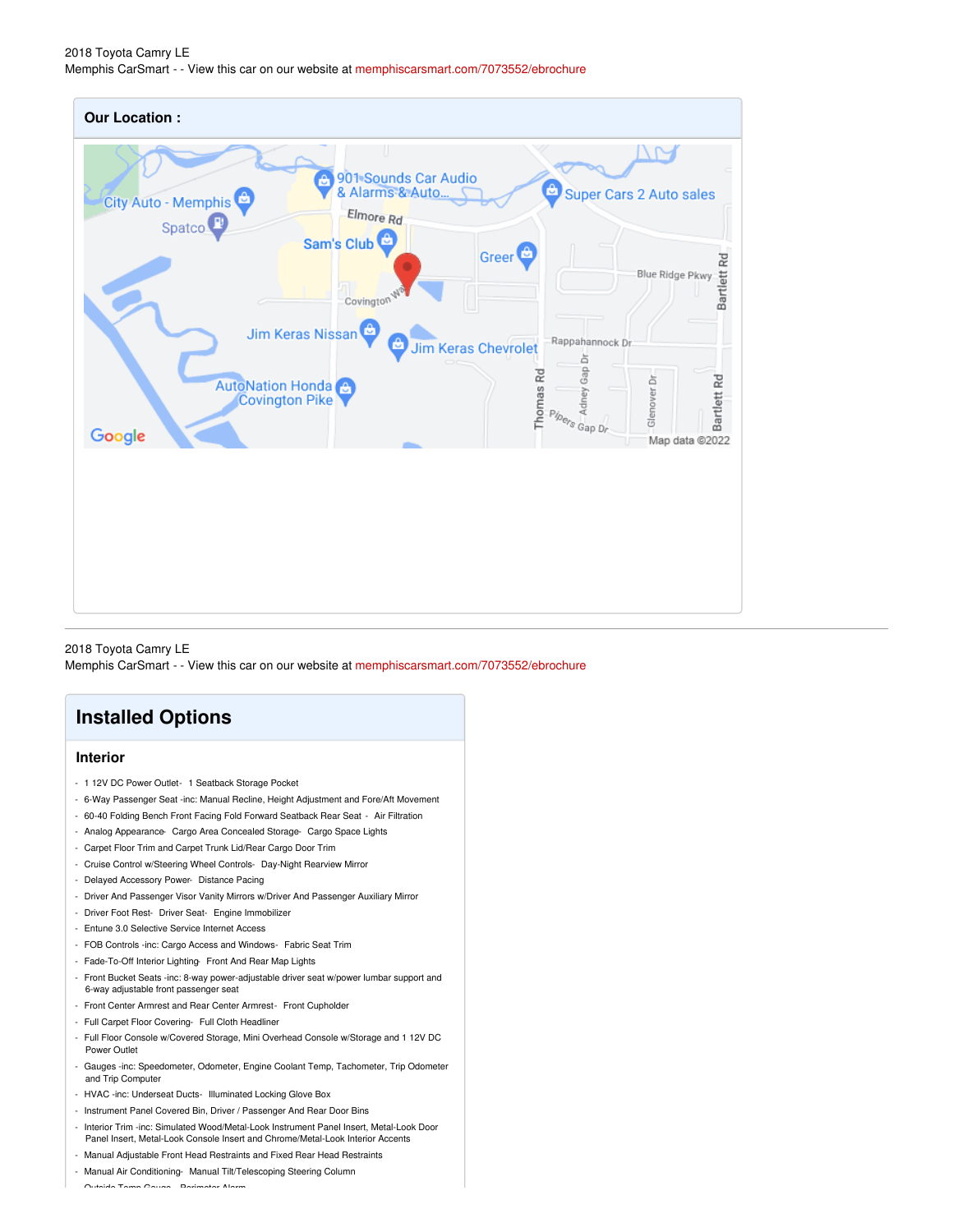- Outside Temp Gauge- Perimeter Alarm
- Power 1st Row Windows w/Front And Rear 1-Touch Up/Down
- Power Door Locks w/Autolock Feature- Power Rear Windows- Rear Cupholder
- Remote Keyless Entry w/Integrated Key Transmitter, 2 Door Curb/Courtesy, Illuminated Entry, Illuminated Ignition Switch and Panic Button
- Remote Releases -Inc: Power Cargo Access and Power Fuel
- Seats w/Cloth Back Material- Smart Device Integration- Systems Monitor- Trip Computer
- Urethane Gear Shifter Material- Valet Function

#### **Exterior**

- Wheels: 7.5J x 17" Alloy- Wheels w/Silver Accents- Variable Intermittent Wipers
- Trunk Rear Cargo Access- Tires: P215/55R17 AS- Steel Spare Wheel
- Light Tinted Glass- LED Brakelights- Headlights-Automatic Highbeams
- Galvanized Steel/Aluminum Panels- Front Windshield -inc: Sun Visor Strip
- Fixed Rear Window w/Defroster- Compact Spare Tire Mounted Inside Under Cargo
- Colored Grille- Clearcoat Paint
- Chrome Side Windows Trim and Black Front Windshield Trim
- Body-Colored Rear Bumper- Body-Colored Power Side Mirrors w/Manual Folding
- Body-Colored Front Bumper- Body-Colored Door Handles
- Auto On/Off Projector Beam Led Low/High Beam Daytime Running Auto High-Beam Headlamps w/Delay-Off

#### **Safety**

- 1 12V DC Power Outlet- 1 Seatback Storage Pocket
- 6-Way Passenger Seat -inc: Manual Recline, Height Adjustment and Fore/Aft Movement
- 60-40 Folding Bench Front Facing Fold Forward Seatback Rear Seat Air Filtration
- Analog Appearance- Cargo Area Concealed Storage- Cargo Space Lights
- Carpet Floor Trim and Carpet Trunk Lid/Rear Cargo Door Trim
- Cruise Control w/Steering Wheel Controls- Day-Night Rearview Mirror
- Delayed Accessory Power- Distance Pacing
- Driver And Passenger Visor Vanity Mirrors w/Driver And Passenger Auxiliary Mirror
- Driver Foot Rest- Driver Seat- Engine Immobilizer
- Entune 3.0 Selective Service Internet Access
- FOB Controls -inc: Cargo Access and Windows- Fabric Seat Trim
- Fade-To-Off Interior Lighting- Front And Rear Map Lights
- Front Bucket Seats -inc: 8-way power-adjustable driver seat w/power lumbar support and 6-way adjustable front passenger seat
- Front Center Armrest and Rear Center Armrest- Front Cupholder
- Full Carpet Floor Covering- Full Cloth Headliner
- Full Floor Console w/Covered Storage, Mini Overhead Console w/Storage and 1 12V DC Power Outlet
- Gauges -inc: Speedometer, Odometer, Engine Coolant Temp, Tachometer, Trip Odometer and Trip Computer
- HVAC -inc: Underseat Ducts- Illuminated Locking Glove Box
- Instrument Panel Covered Bin, Driver / Passenger And Rear Door Bins
- Interior Trim -inc: Simulated Wood/Metal-Look Instrument Panel Insert, Metal-Look Door Panel Insert, Metal-Look Console Insert and Chrome/Metal-Look Interior Accents
- Manual Adjustable Front Head Restraints and Fixed Rear Head Restraint
- Manual Air Conditioning- Manual Tilt/Telescoping Steering Column
- Outside Temp Gauge- Perimeter Alarm
- Power 1st Row Windows w/Front And Rear 1-Touch Up/Down
- Power Door Locks w/Autolock Feature- Power Rear Windows- Rear Cupholder
- Remote Keyless Entry w/Integrated Key Transmitter, 2 Door Curb/Courtesy, Illuminated Entry, Illuminated Ignition Switch and Panic Button
- Remote Releases -Inc: Power Cargo Access and Power Fuel
- Seats w/Cloth Back Material- Smart Device Integration- Systems Monitor- Trip Computer
- Urethane Gear Shifter Material- Valet Function

#### **Mechanical**

- 16 Gal. Fuel Tank- 2.80 Axle Ratio
- 4-Wheel Disc Brakes w/4-Wheel ABS, Front Vented Discs, Brake Assist and Hill Hold Control
- Battery w/Run Down Protection- Electric Power-Assist Speed-Sensing Steering
- Engine Auto Stop-Start Feature
- Engine: 2.5L I-4 DOHC 16-Valve -inc: VVT-iE intake and VVT-i exhaust
- Front And Rear Anti-Roll Bars- Front-Wheel Drive- Gas-Pressurized Shock Absorbers
- Multi-Link Rear Suspension w/Coil Springs- Single Stainless Steel Exhaust
- Strut Front Suspension w/Coil Springs- Transmission w/Sequential Shift Control
- Transmission: 8-Speed Automatic

**Option Packages**